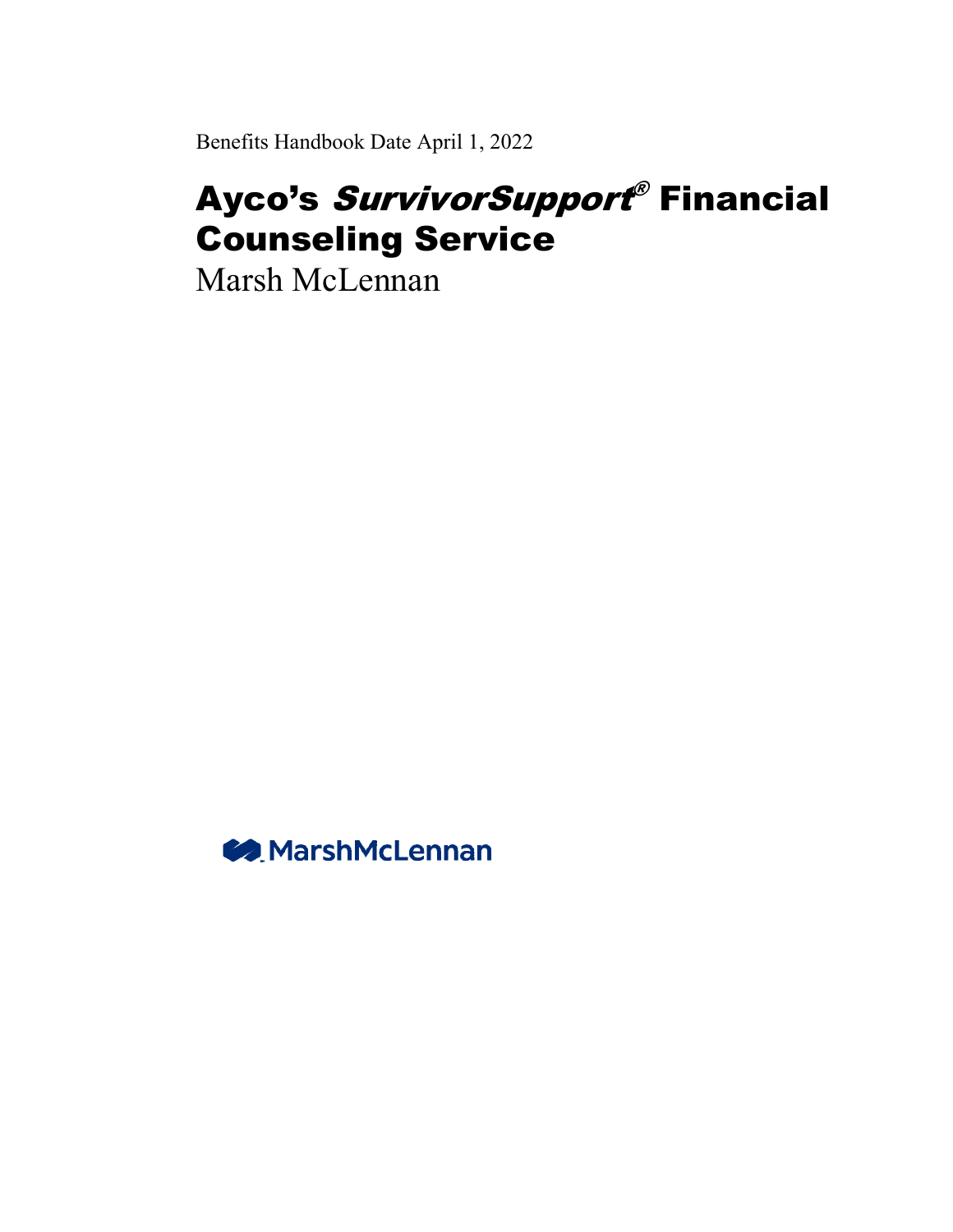# **Ayco's SurvivorSupport® Financial** Counseling Service

*Ayco's SurvivorSupport® Financial Counseling Service is a comprehensive financial counseling service that provides objective, professional guidance to participants as they navigate the myriad of questions that arise when a death occurs. An experienced and compassionate Ayco counselor will meet one-on-one* 

#### Plan Summary

This section provides a summary of Ayco's *SurvivorSupport*® Financial Counseling Service as of January 1, 2021.

*with you or your eligible family members and provide a written Personal Financial Plan. Your counseling team will remain available for six months to address questions and issues as they arise. Ayco's SurvivorSupport® Financial Counseling Service provides the specific, personalized guidance needed when one of life's most overwhelming events has happened.* 

#### A Note about ERISA

Ayco's *SurvivorSupport®* Financial Counseling Service is not governed by the Employee Retirement Income Security Act of 1974 (ERISA). For example, ERISA requirements such as providing a Summary Plan Description, filing an annual report (Form 5500 Series), or making a summary annual report available do not apply to Ayco's *SurvivorSupport®* Financial Counseling Service.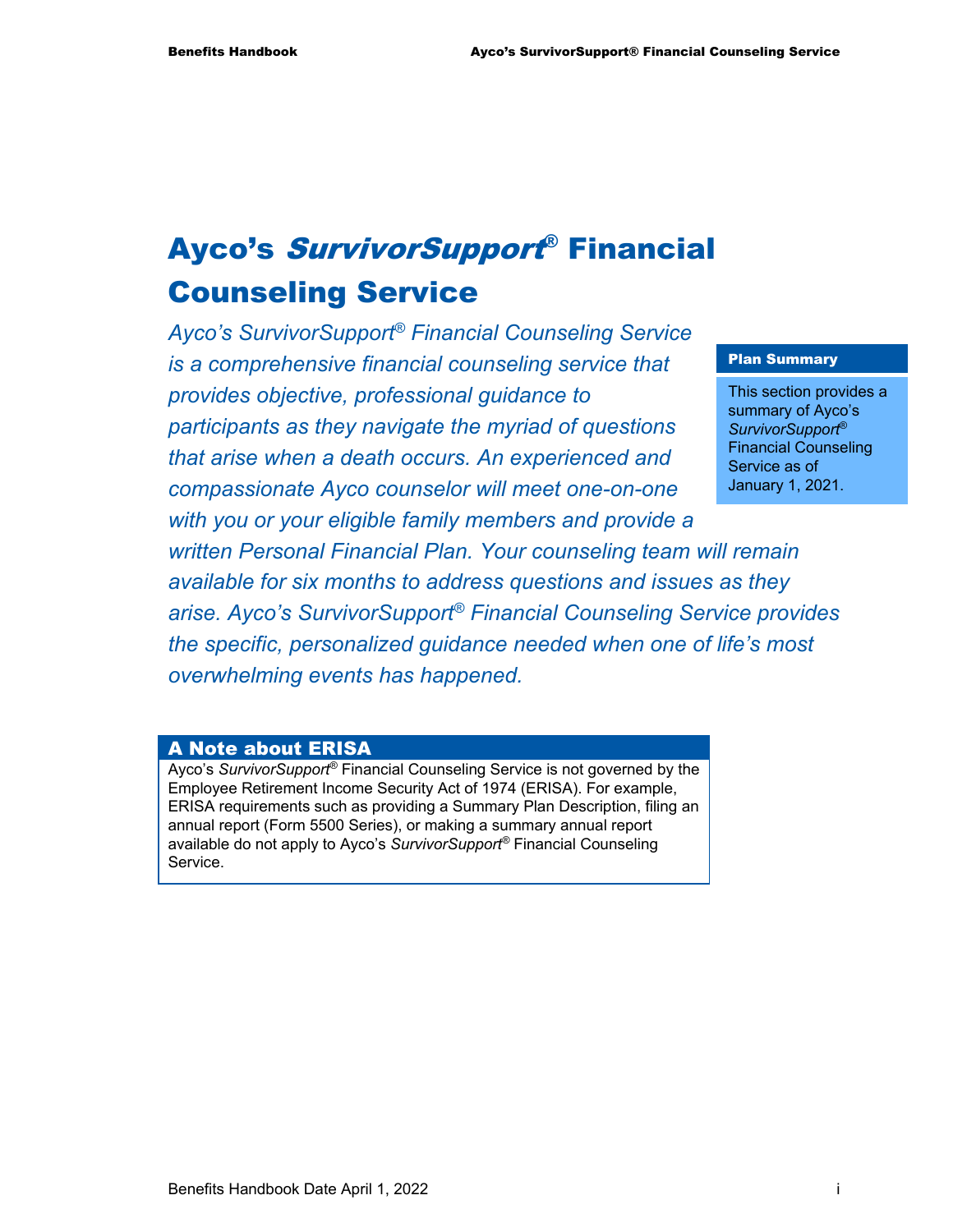# **Ayco's SurvivorSupport® Financial Counseling** Service at a Glance

Ayco's *SurvivorSupport®* Financial Counseling Service is a financial counseling service designed to help you navigate the complex financial issues following the loss of a loved one. The chart below contains some important features of Ayco's *SurvivorSupport®* Financial Counseling Service. For more information, see "*How Ayco's SurvivorSupport® Financial Counseling Service Works*" on page 6.

| Ayco's<br><b>SurvivorSupport®</b><br><b>Financial</b><br><b>Counseling</b><br><b>Service Features</b>         | <b>Highlights</b>                                                                                                                                                                                                                                                                                                       |
|---------------------------------------------------------------------------------------------------------------|-------------------------------------------------------------------------------------------------------------------------------------------------------------------------------------------------------------------------------------------------------------------------------------------------------------------------|
| <b>How Ayco's</b><br><b>SurvivorSupport®</b><br><b>Financial</b><br><b>Counseling Service</b><br><b>Works</b> | Ayco's SurvivorSupport® Financial Counseling Service provides<br>$\blacksquare$<br>financial counseling following notification of a death.<br>See "How Ayco's SurvivorSupport® Financial Counseling Service<br>×<br>Works" on page 6 for details.                                                                       |
| <b>Eligibility</b>                                                                                            | You are eligible to participate in Ayco's SurvivorSupport <sup>®</sup> Financial<br>×<br>Counseling Service if you meet the eligibility requirements described<br>under "Eligible Employees" on page 4.<br>See "Participating in Ayco's SurvivorSupport® Financial Counseling<br>×<br>Service" on page 4 for details.   |
| <b>Family Member</b><br><b>Eligibility</b>                                                                    | Your family members can use Ayco's SurvivorSupport <sup>®</sup> Financial<br>a.<br>Counseling Service if they meet the eligibility requirements described<br>under "Family Member Eligibility" on page 5.<br>See "Participating in Ayco's SurvivorSupport® Financial Counseling<br>×<br>Service" on page 4 for details. |
| <b>Enrollment</b>                                                                                             | There is no need to enroll and coverage is automatic for eligible<br>×<br>employees.                                                                                                                                                                                                                                    |
| Cost                                                                                                          | There is no cost to you or your family for using Ayco's SurvivorSupport <sup>®</sup><br>ш<br><b>Financial Counseling Service.</b>                                                                                                                                                                                       |
| Confidentiality                                                                                               | Your personal information, including what you or your family members<br>ш<br>share with Ayco's SurvivorSupport <sup>®</sup> Financial Counseling Service<br>counselors, is completely confidential and will not be shared with<br>anyone at Marsh McLennan.                                                             |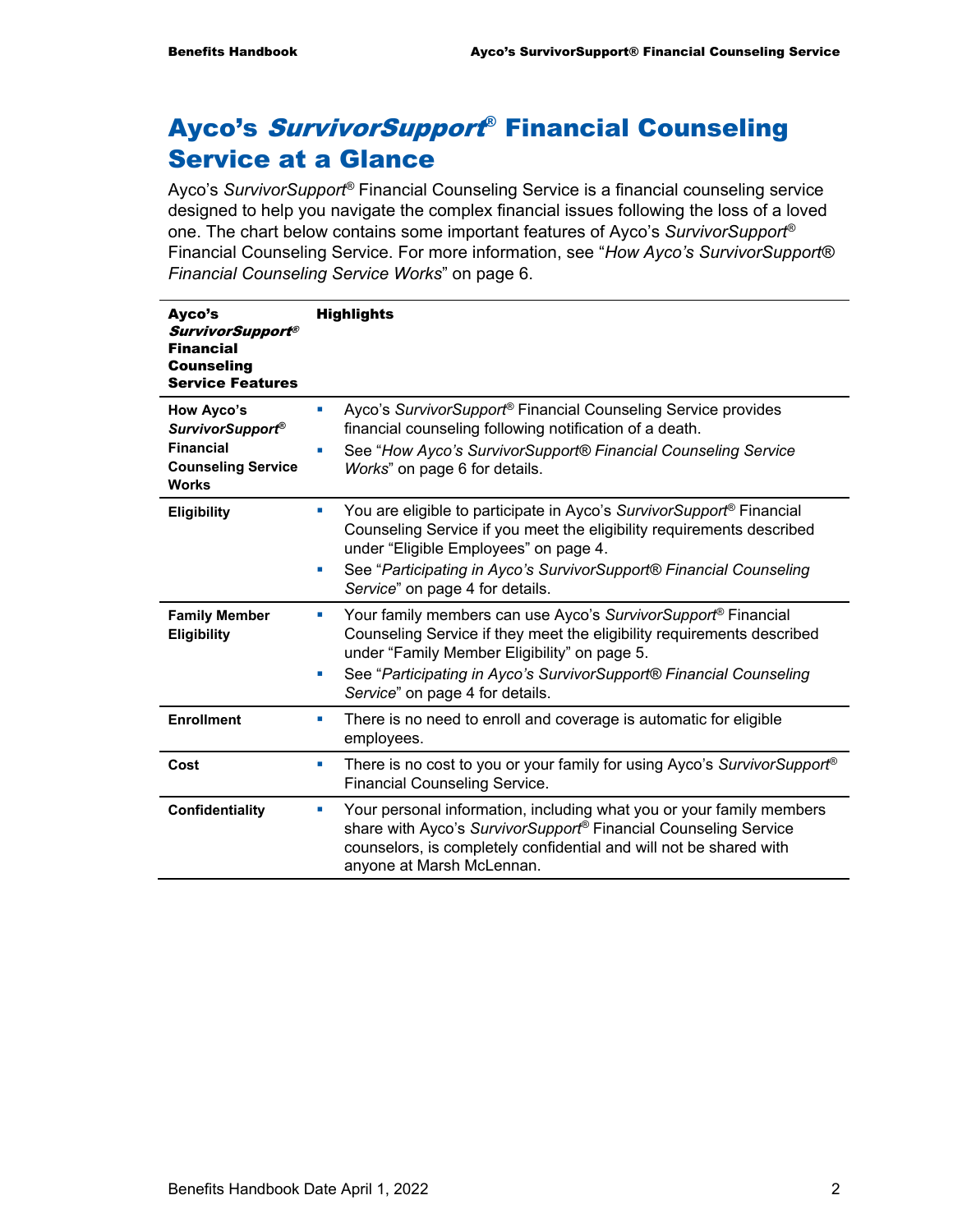| Ayco's<br><b>SurvivorSupport®</b><br><b>Financial</b><br><b>Counseling</b><br><b>Service Features</b> | <b>Highlights</b>                                                                                                                   |
|-------------------------------------------------------------------------------------------------------|-------------------------------------------------------------------------------------------------------------------------------------|
| <b>Contact</b>                                                                                        | For more information, contact:                                                                                                      |
| <b>Information</b>                                                                                    | Ayco's SurvivorSupport <sup>®</sup> Financial Counseling Service                                                                    |
|                                                                                                       | The Ayco Company, L.P., A Goldman Sachs Company                                                                                     |
|                                                                                                       | One Wall Street                                                                                                                     |
|                                                                                                       | Albany, NY 12205                                                                                                                    |
|                                                                                                       | Hours: Normal business hours are Monday through Friday, 8:00 a.m. -<br>5:00 p.m. Eastern time, with evening appointments available. |
|                                                                                                       | Phone: +1 800 235 3417                                                                                                              |
|                                                                                                       | Fax: +1 212 428 3145                                                                                                                |
|                                                                                                       | Email: survivorsupport@ayco.com                                                                                                     |
|                                                                                                       | The Ayco Company, L.P. provides this service to Marsh McLennan.                                                                     |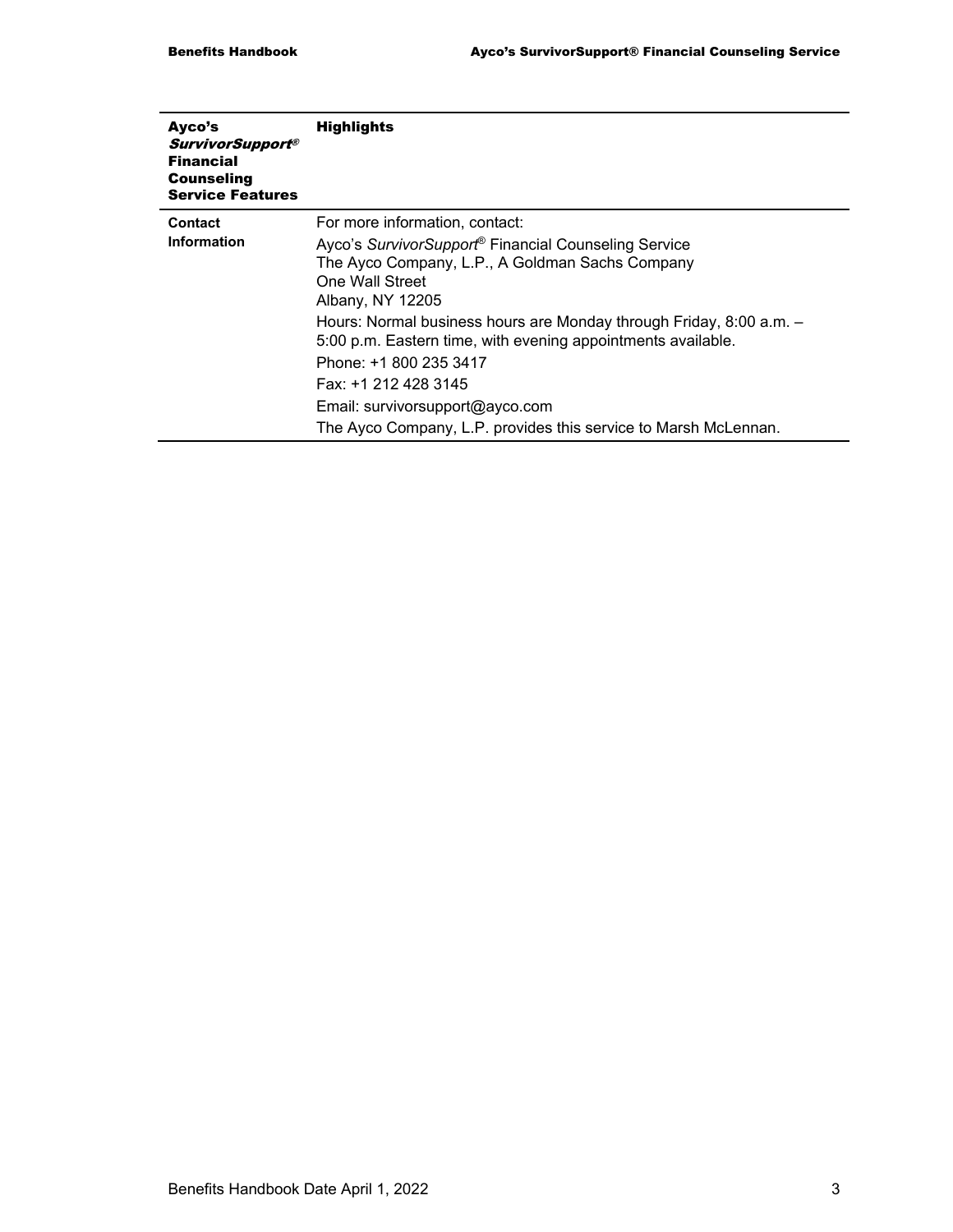# Participating in Ayco's SurvivorSupport® Financial Counseling Service

The following section provides information on how you start participating in Ayco's *SurvivorSupport®* Financial Counseling Service.

If you are an employee of Marsh & McLennan Companies or any subsidiary or affiliate of Marsh & McLennan Companies and you meet the requirements set forth below, you become eligible on your Eligibility Date.

Your eligible dependent is also covered under this program.

### Eligible Employees

To be eligible for Ayco's *SurvivorSupport®* Financial Counseling Service, you must meet the eligibility criteria listed below.

#### *Marsh & McLennan Companies Employees (other than MMA)*

You are eligible for Ayco's *SurvivorSupport®* Financial Counseling Service if you are an employee classified on payroll as a US regular or temporary employee of Marsh & McLennan Companies or any subsidiary or affiliate of Marsh & McLennan Companies (other than Marsh & McLennan Agency LLC and any of its subsidiaries (MMA)).

Individuals who are classified on payroll as independent contractors are not eligible to participate.

#### *MMA Employees*

You are eligible for Ayco's *SurvivorSupport®* Financial Counseling Service if you are an employee classified on payroll as a US regular or temporary employee of MMA. This includes employees on Marsh & McLennan Companies payroll and non-Marsh & McLennan Companies payroll.

"You," "Your," and "Employee"

As used throughout this plan summary, "employee", "you" and "your" always mean:

- For Marsh & McLennan **Companies** participants: a US regular or temporary employee of Marsh & McLennan Companies or any subsidiary or affiliate of Marsh & **McLennan** Companies (other than MMA).
- **For MMA** participants: a US regular or temporary employee of MMA.

In addition, references, in this section to Marsh & McLennan Companies mean Marsh McLennan.

Individuals who are classified on payroll as independent contractors are not eligible to participate.

# *Your Eligibility Date*

If you meet the eligibility requirements, you are immediately eligible.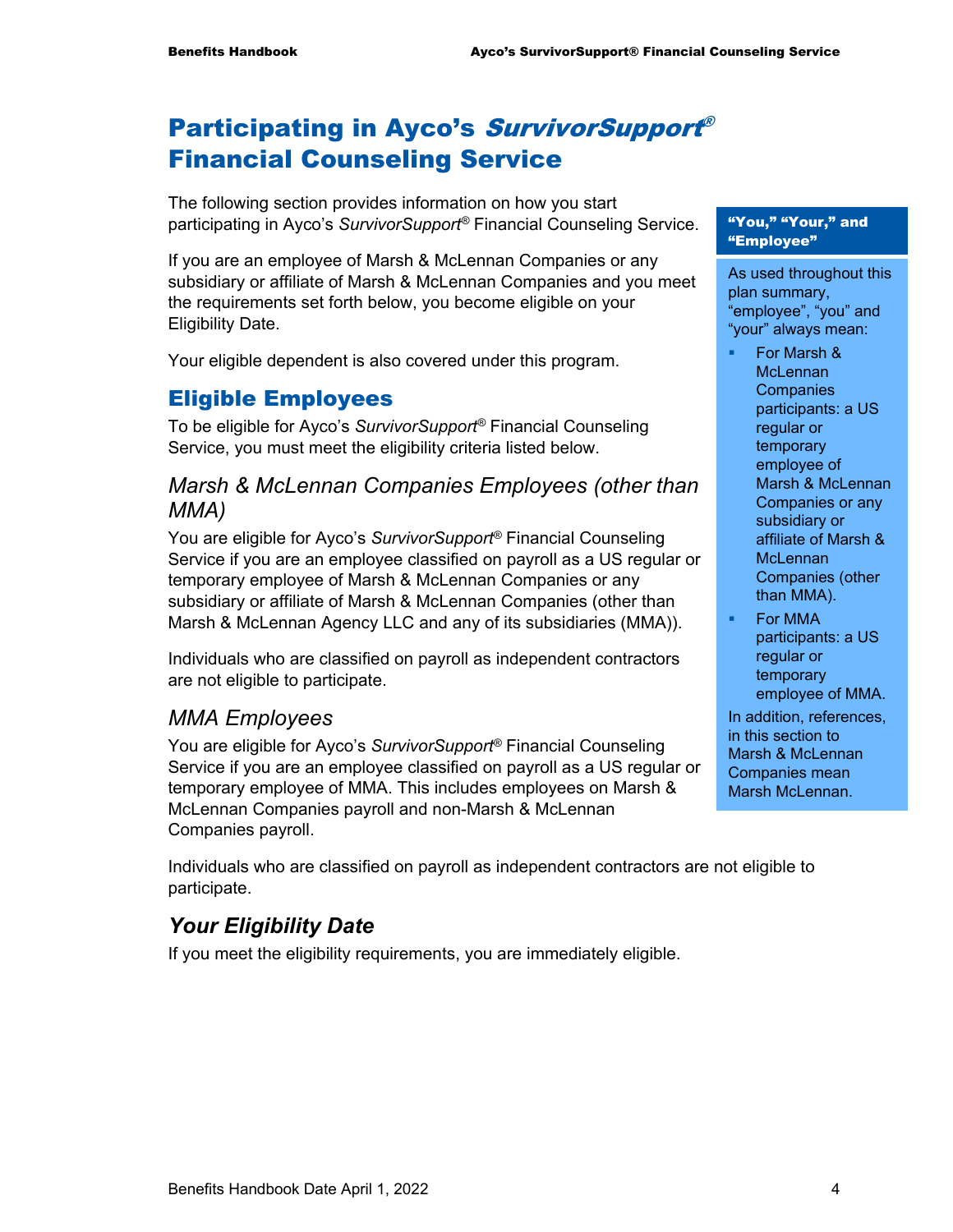## Family Member Eligibility

### *Death of Employee:*

An eligible family member can use Ayco's *SurvivorSupport®* Financial Counseling Service. An eligible family member generally includes:

- **p** opposite or same sex-spouse
- **domestic partner**
- **•** biological child
- **Example 2** legally adopted child
- child for whom the employee was a legal guardian
- **step-child**
- child of a domestic partner
- parent or sibling of a single employee (no spouse, domestic partner, or child)
- **EXEC** representative or guardian.

#### *Death of Dependent:*

You are eligible to use Ayco's *SurvivorSupport®* Financial Counseling Service following notification of an eligible dependent's death. An eligible dependent includes:

- **•** opposite or same-sex spouse
- **domestic partner**
- **biological child**
- **E** legally adopted child
- child for whom the employee was a legal guardian
- **step-child**
- child of a domestic partner.

#### When Coverage Starts and Ends

The service must be used within one year of the date of death of the employee or eligible dependent.

You are covered under Ayco's *SurvivorSupport®* Financial Counseling Service on the date you meet the eligibility requirements.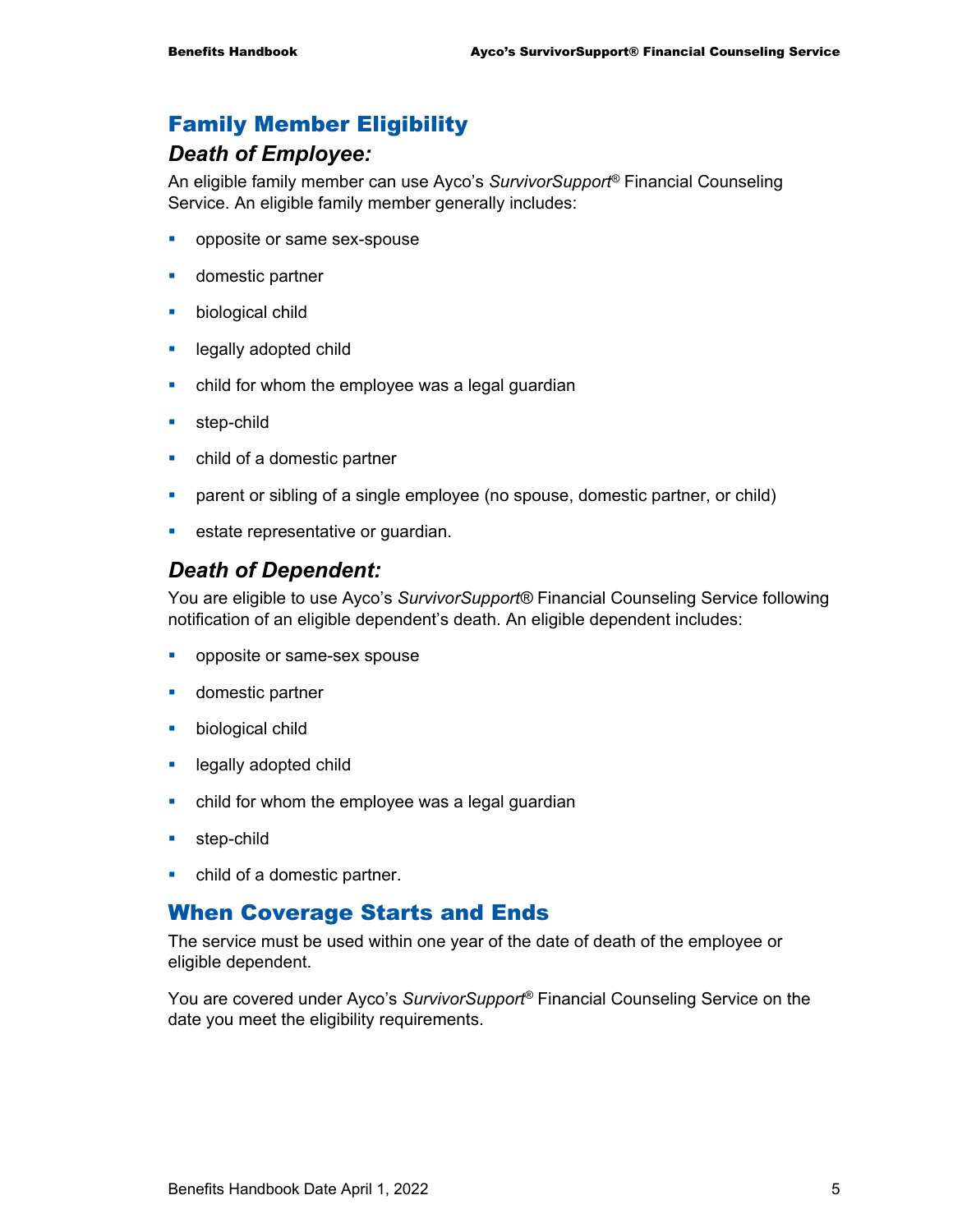Coverage ends on the date when the first of the following occurs:

- **v** you no longer meet the eligibility requirements
- vou terminate employment
- $\blacksquare$  the benefit program is terminated.

#### Cost

There is no cost to you or your eligible family member for using Ayco's *SurvivorSupport®* Financial Counseling Service. Ayco's *SurvivorSupport®* Financial Counseling Service is funded by Marsh McLennan.

# How Ayco's SurvivorSupport® Financial Counseling Service Works

Ayco's counselors provide objective professional guidance as you address the myriad of questions and concerns that arise after a death. The process begins once the Marsh McLennan HR Services (Phone +1 866 374 2662 Monday through Friday, 8 a.m. to 8 p.m., Eastern time.) is notified of a death.

- **Marsh McLennan HR Services confirms eligibility.**
- **The HR Services completes the appropriate Employee Benefit Questionnaire and** notifies Ayco. Marsh McLennan will provide Ayco with benefits information regarding your survivor benefits. The information provided will include: compensation, life insurance, Marsh & McLennan Companies Stock Option Awards that are outstanding at the time of death, Marsh & McLennan Companies stock unit awards (RSUs, DSU, PSU, etc.) outstanding at the time of death, Mandatory Bonus Deferral, other cash awards that are outstanding, Marsh & McLennan Companies 401(k) Savings & Investment Plan, MMA 401(k) Savings & Investment Plan, Supplemental Savings & Investment Plan, Marsh & McLennan Companies Retirement Plan, Benefit Equalization Plan and Supplemental Retirement Plan coverage details.
- Marsh McLennan HR Services sends a condolence letter describing Ayco's *SurvivorSupport®* Financial Counseling Service to the eligible survivor.
- An Ayco's *SurvivorSupport<sup>®</sup>* Financial Counseling Service administrator contacts the survivor by telephone within 2 business days of notification, but never within seven days of the date of death. If the survivor wants to participate in the service, a meeting is scheduled according to the survivor's wishes.
- Ayco requests any additional information from Marsh McLennan.
- Ayco's SurvivorSupport<sup>®</sup> Financial Counseling Service counselor meets with survivor.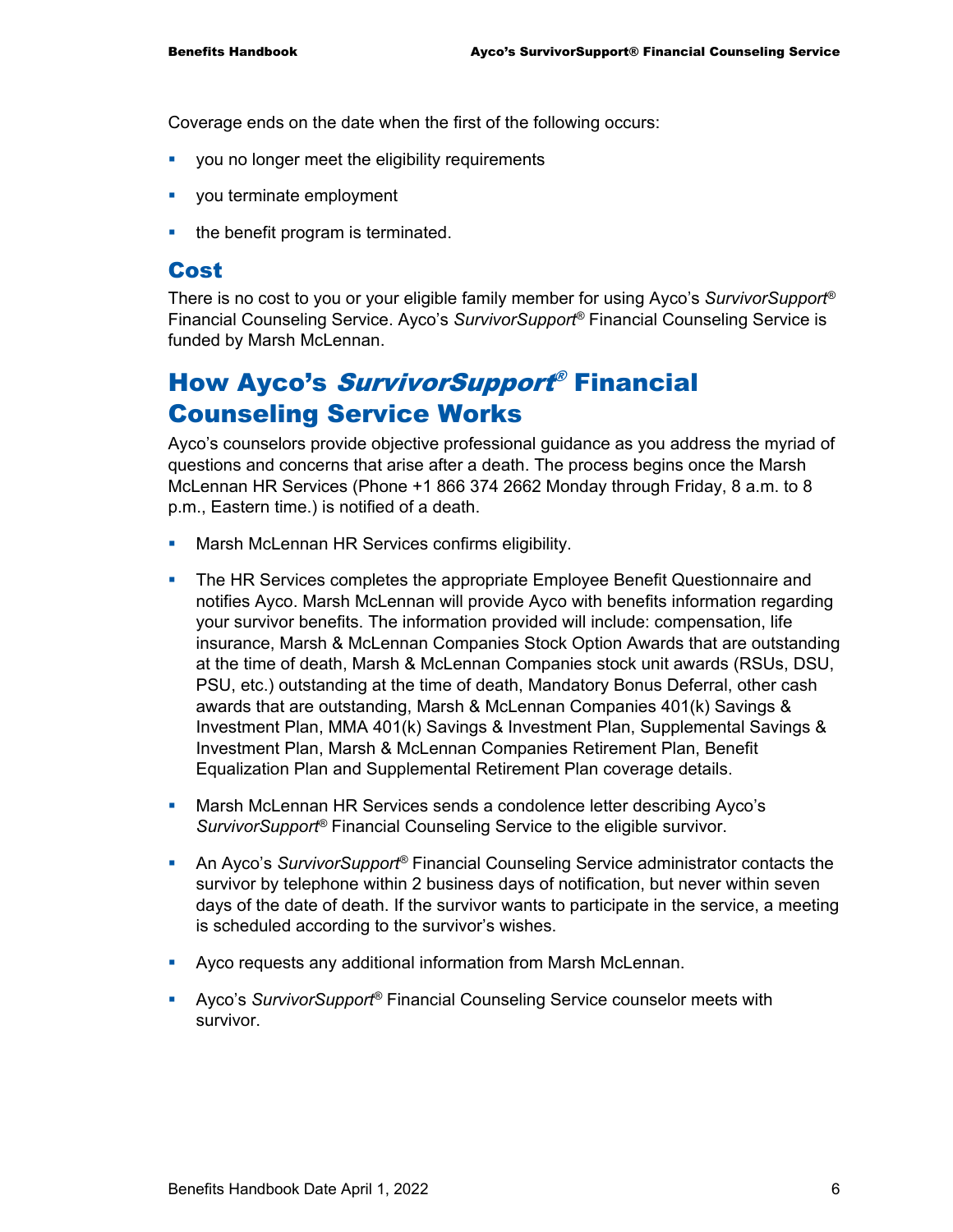# *Do I have to follow the recommendation of Ayco's SurvivorSupport® Financial Counseling Service?*

No, you remain in full control of your financial decisions. You are responsible for making decisions that are best suited for your personal needs, preferences and financial situation.

## *Do I have to use Ayco's SurvivorSupport® Financial Counseling Service?*

No. Participation is completely voluntary.

### *If I have an authorized unpaid leave of absence or become disabled, can I still participate in Ayco's SurvivorSupport® Financial Counseling Service?*

During a period of authorized leave of absence or disability, you will remain eligible for the benefit.

# Services Provided

- One-on-one counseling session with an Ayco counselor to review your family's financial position, establish objectives and priorities and assist as the participant makes prudent decisions. The topics covered include: estate settlement, income tax planning, Social Security, investment planning, employee benefits, insurance planning, cash flow analysis, education funding, retirement planning and estate planning.
- Written Personalized Financial Plan summarizing the topics discussed and prioritizing issues requiring immediate and future attention. In addition to the written summary, you will also receive appropriate personalized financial exhibits, such as a Summary of Assets and Expenses, Cash Flow Overview, Income Tax Projection and Current Asset Allocation Mix. These recap materials focus on planning priorities and specific planning topics to act upon.
- Six months of ongoing pro-active assistance for help in implementing the financial plan to address issues as they arise or as new information becomes available. Ayco counselors make at least one outbound contact per month during the 6-month duration of the service for ongoing support and assistance with implementation.
- Access to the Ayco's Interactive website, which allows service participants and the Ayco financial counseling team to collaborate through secure sharing of documents.

# *What if I am already working with a financial planner?*

The Ayco *SurvivorSupport*® Service is designed to coordinate – not replace the efforts of your company's Human Resources personnel or other professionals already in place. The Ayco counselor will work with these individuals to help you as you make decisions.